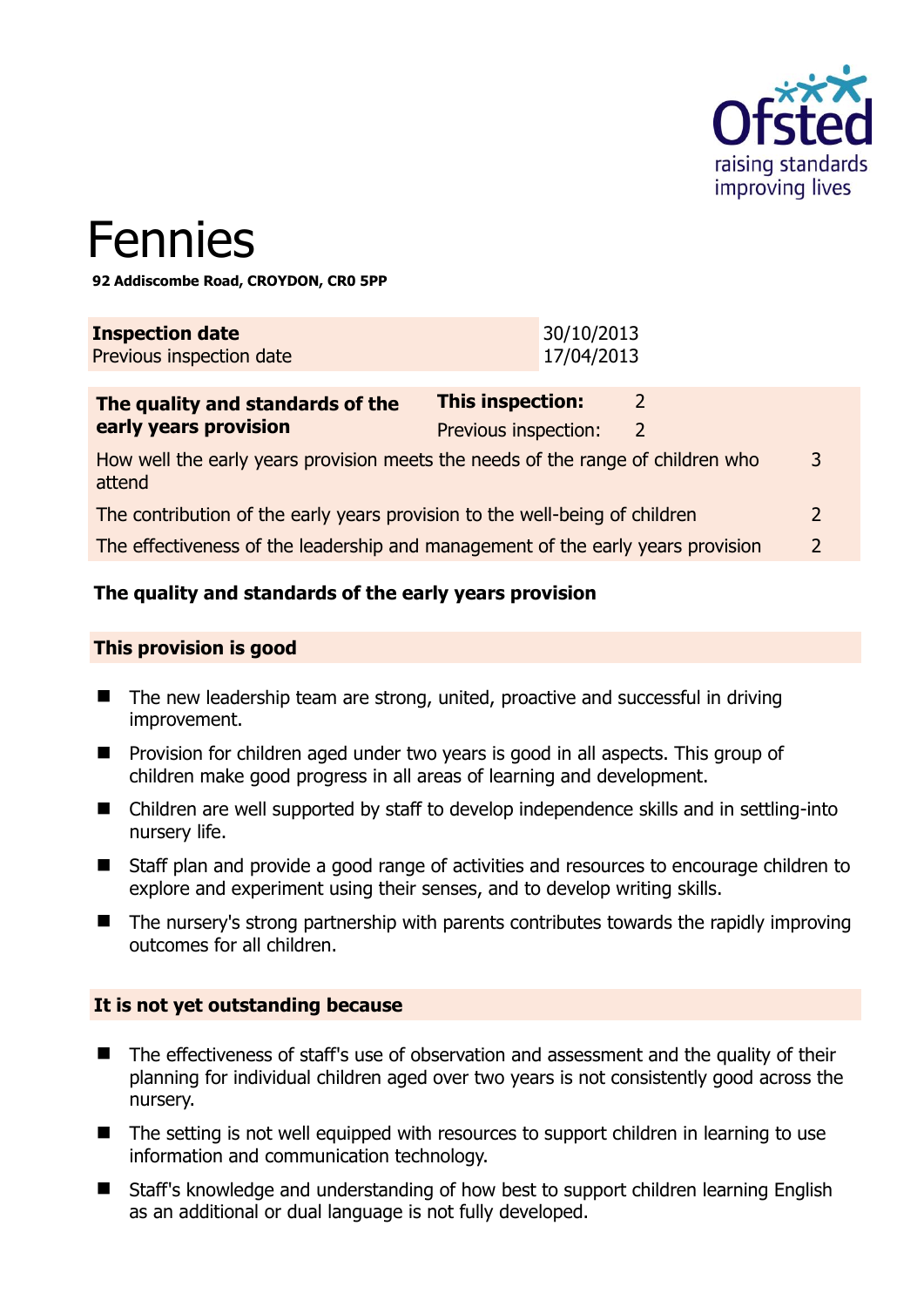#### **Information about this inspection**

Inspections of registered early years provision are:

- $\bullet$  scheduled at least once in every inspection cycle the current cycle ends on 31 July 2016
- scheduled more frequently where Ofsted identifies a need to do so, for example where provision was previously judged inadequate
- **•** brought forward in the inspection cycle where Ofsted has received information that suggests the provision may not be meeting the legal requirements of the Early Years Foundation Stage or where assessment of the provision identifies a need for early inspection
- **•** prioritised where we have received information that the provision is not meeting the requirements of the Early Years Foundation Stage and which suggests children may not be safe
- scheduled at the completion of an investigation into failure to comply with the requirements of the Early Years Foundation Stage.

The provision is also registered on the voluntary and compulsory parts of the Childcare Register. This report includes a judgment about compliance with the requirements of that register.

#### **Inspection activities**

- $\blacksquare$ Two inspectors carried out this inspection. They observed children's play and the quality of teaching practice in all group rooms and during outdoor play.
- The inspectors held meetings with the director of childcare services, the manager and deputy.
- $\blacksquare$ The inspectors spoke to a number of parents and member of the parent partnership committee taking account of their views.
- $\blacksquare$ One of the inspectors carried out a joint observation of children engaged in a cooking activity.

 $\blacksquare$ The inspectors sampled a range of records and documentation relating to safeguarding policy and practice, staff suitability and children's progress and development.

**Inspector**  Amanda Tyson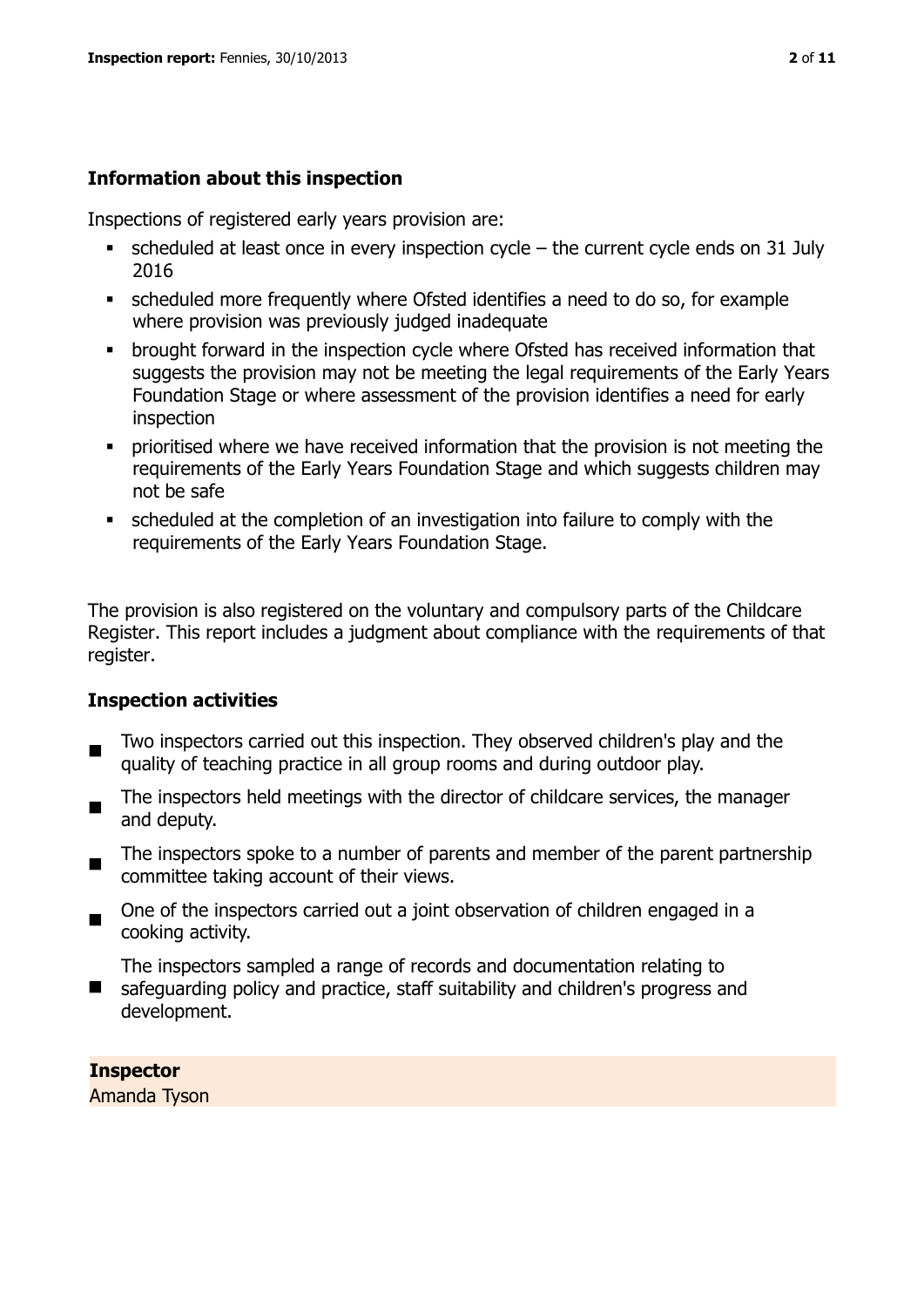#### **Full Report**

#### **Information about the setting**

Fennies is one of five nurseries owned by Fennies Day Nurseries Ltd. It is situated on a main road in Addiscombe, within the London borough of Croydon. It operates from a large detached converted house with an enclosed area to the rear of the property for outside play and parking facilities to the front of the nursery. The nursery is open each weekday from 7am until 7pm for 51 weeks of the year. The nursery is registered on the Early Years Register and both the compulsory and voluntary parts of the Childcare Register. Children are cared for in one of seven playrooms; there are two baby rooms, three toddler rooms and two pre-school rooms. There are currently 163 children on roll. The nursery receives funding for the provision of free early education for children aged three and four years. The nursery supports children learning English as an additional language and children with special education needs and/or disabilities. There are currently 31 staff employed to work with the children; 14 are qualified to Level 3; six to Level 2; 10 are unqualified staff, and seven of these are working towards achieving a level 2. The manager has a foundation degree in early years and one staff member is working towards achieving a degree.

#### **What the setting needs to do to improve further**

#### **To further improve the quality of the early years provision the provider should:**

- develop further staff's skills in using observation and assessment to inform and guide planning, in particular to engage older children in more deeper learning experiences that link with their interests
- $\blacksquare$  strengthen the programme for understanding the world further by equipping the base rooms for children age over two with technology equipment to support all areas of learning in readiness for school
- develop staff's knowledge and understanding further of best practice for supporting children learning English as an additional or dual language.

#### **Inspection judgements**

#### **How well the early years provision meets the needs of the range of children who attend**

Staff are all secure in their knowledge and understanding of the areas of learning and how children develop through play and practical experiences. Planning and resources across the nursery to support children's creativity, imagination and writing skills are good.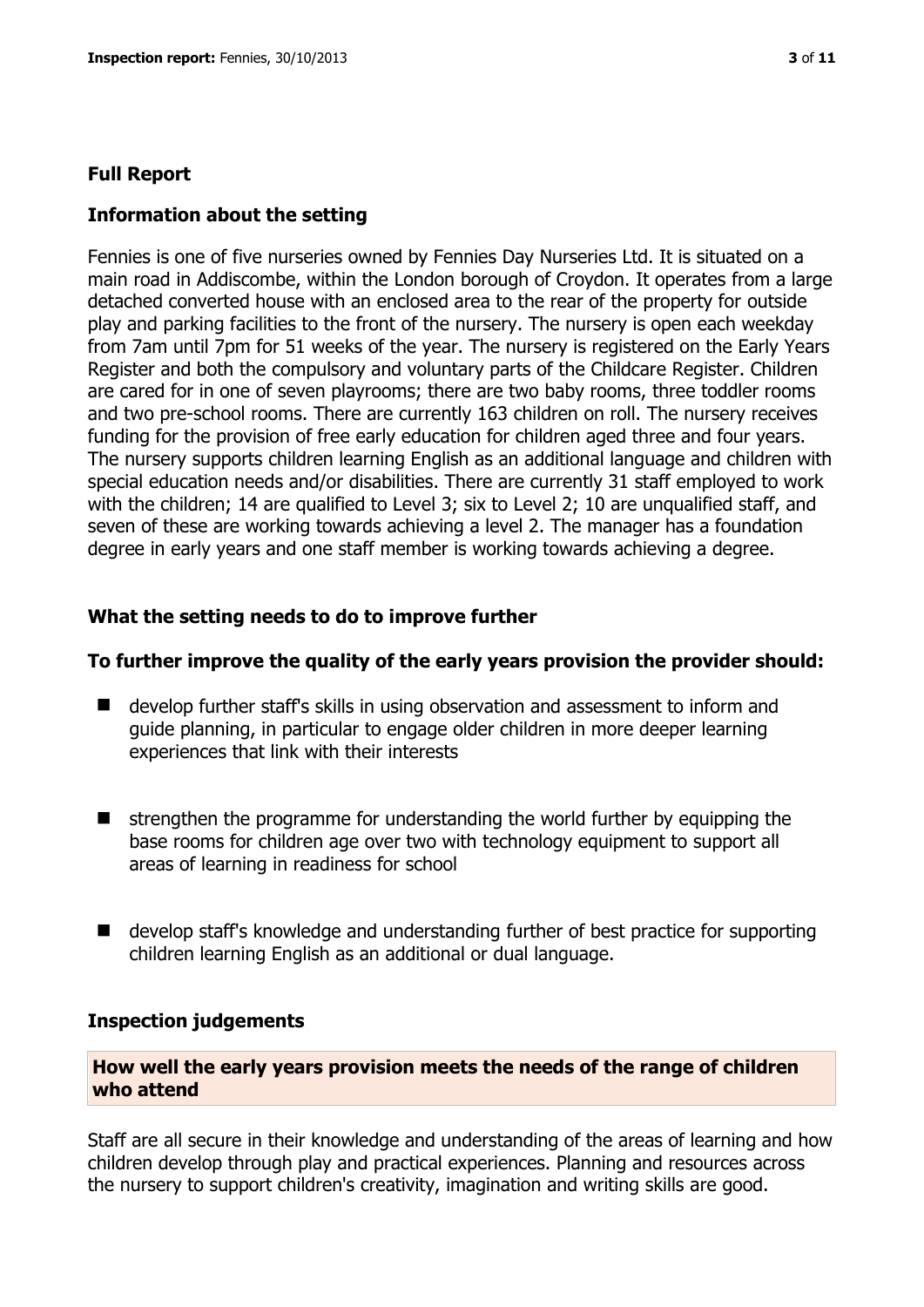However, children's progress in developing skills for using information and communication and technology are hindered by a lack of equipment. Although a new system for carrying out and using observation and assessment to better inform and guide planning is currently bring trialled, this is in the early stages. Most staff complete precise assessments, including the progress check for children age two years. Gaps in achievement are identified and targeted so that children receive the necessary early intervention in preparation for school. Although rapidly improving, teaching practice is not, at this stage, rooted in enough expertise to secure consistently good outcomes for children across the nursery.

Staff recognise the importance of promoting children's communication and language skills. They engage children in conversations. For example, they introduce children to new words to describe the consistency of cooking ingredients as it changes with mixing. Children learning English as an additional language are sufficiently supported by staff to progress in their communication and language in English. However, staff lack knowledge and understanding of the importance of supporting children's home language so they become competently bilingual. The languages spoken by children in their homes are not promoted enough by all staff within the nursery. The eldest children have good pencil control and are able to write their name clearly. However, although staff often read children rhyming books less attention is given to promoting letters and sounds. Children visit the book areas frequently and enjoy telling themselves the story by interpreting the pictures. They are sometimes less attentive though during group story times because distractions in rooms are not always removed.

The progress of babies and toddlers is particularly well supported by staff who focus much of their planning on sensory and imaginative play. For example, they have great fun getting messy with sticky substances, such as snowflakes mixed with paint and colourful media. Staff model pretend play very well and children copy this. For example, very young toddlers pretend to eat a toy piece of fruit without touching it with their mouth. They also use toy aubergines and bananas as a jug to pour milk for staff during playful engagements. Two-year-olds act out their real experiences in the well-equipped homecorners. Babies discover weight, size and shape as they handle everyday objects presented in treasure baskets. Outdoors, they delight in discovering themselves in the wall mirrors, make marks on chalkboards and playing see-saw with attentive staff.

Children enjoy welcoming visitors, such as animal experts who bring small animals, creatures and reptiles for the children to observe and handle. Staff take children on local trips to help them understand their immediate world. Preschool age children produce amazing self-interpretations and still-life pictures and paintings. They organise their own large group games where they combine what they know and understand about the world showing good imagination. Staff observe and note children's interest in a particular play theme, such as being workmen digging up the road and finding water. They use this information to inform future planning, such as gardening activities. However, opportunities to engage children in much deeper learning, such as about what finding water might mean and helping children to create a more realistic roadwork scene, are missed.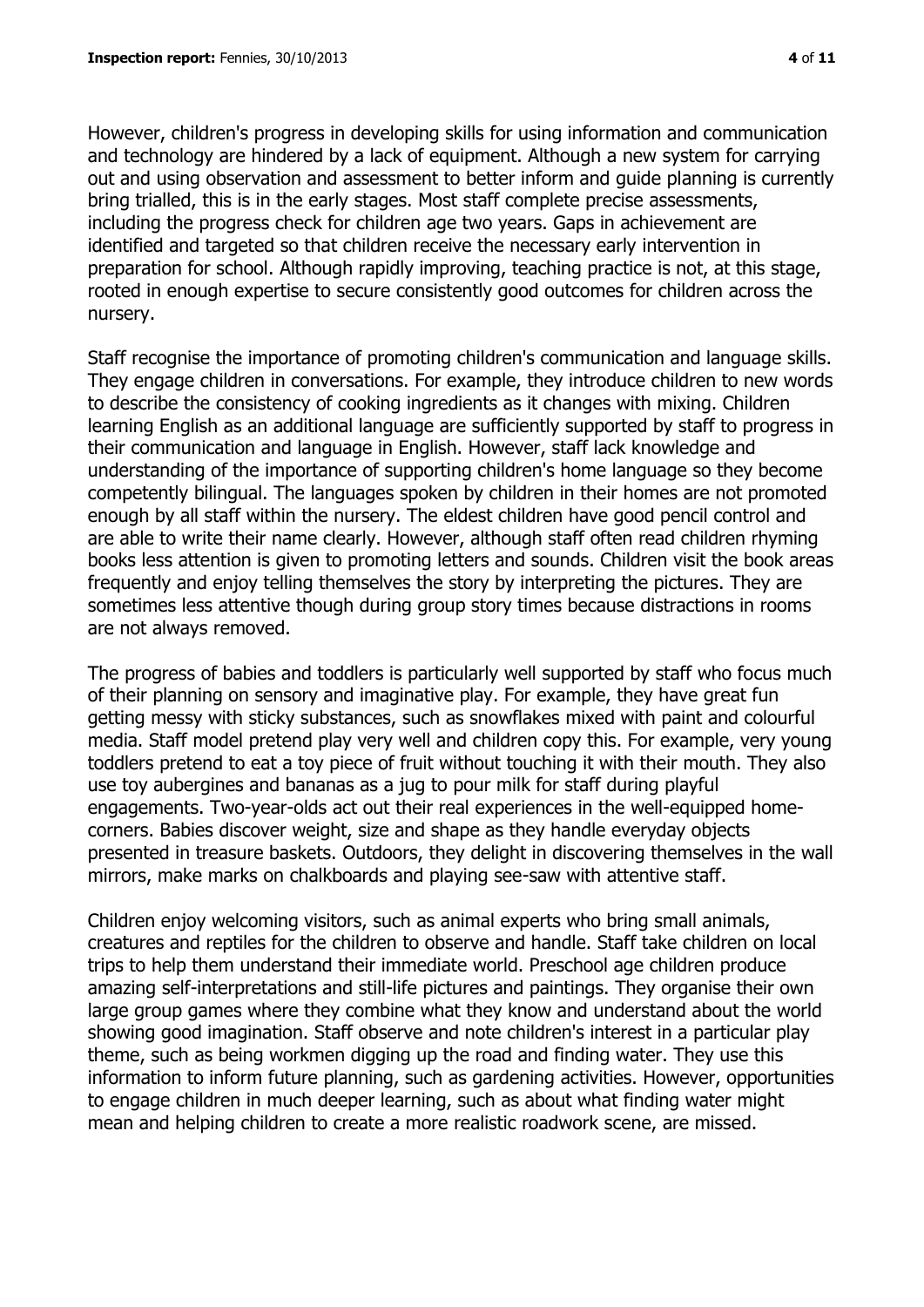#### **The contribution of the early years provision to the well-being of children**

Children are very well supported to settle into nursery life through a gradual parent-child separation process. This begins with parents visiting with children for play sessions. Room leaders communicate closely with parents to gain understanding of children's individual needs and observe children's interactions with staff. Using this information room leaders link children to an individual member of staff who becomes their key-person. There are clear procedures in place for supporting children through change, such as moving from baby room to toddlers, or for leaving nursery to start school. For instance, children visit their prospective new room a number of times, initially with their key-person, before moving permanently. The success of these well thought through procedures is demonstrated by how quickly children develop a strong sense of belonging in the nursery. Children happily wave goodbye to parents because they are keen to engage in activities with staff and their friends. Relationships between staff and babies are excellent and clearly evident by the lovely eye contact between them during playful interactions and nappy changing.

Children are cared for in a well maintained welcoming and, overall, well equipped environment, that is safe and of a suitable temperature. Babies move freely around confidently practising their developing mobility and exploring all the exciting activities. Staff communicate closely with parents about young babies care needs, for example so that sleep times are consistent with their home routines. Staff successfully help children to develop independence skills. Babies are encouraged to use their hands to feed themselves. Toddlers' competent use of cutlery is helped by staffs planning of activities, such as cooking and messy play whereby children use spoons to transfer ingredients. Older children lay the dinner table, pour their own drinks and serve their own meal portions. They initiate and engage in delightful conversations, for instance about their birthday experiences, during mealtimes. The foundations for children to adopt healthy and active lifestyle habits are being firmly laid by staff. Children enjoy taking part in physical activity, such as dancing, parachute games, riding bikes and scooters and climbing. Staff promote healthy eating within role-play such as cooking vegetables in the home-corner or selling food in a play shop. Children enjoy a healthy breakfast, mid-morning and midafternoon snacks, and a well-balanced lunch and tea. The nursery has a number of children with various special dietary needs, the details of which are clearly obtained from parents. In the past there has been incidents whereby children have been accidentally given food that they should not have. Management have worked closely with parents to strengthen procedures to help prevent this happening again.

Staff are gentle and kind in their interactions with children. Babies mimic this by giving each other toys and gently stroking each other's faces. Many of the older children have been attending together since they were babies and their well-established friendships are heart-warming. They negotiate roles and rules for their imaginative play and are encouraged by staff to use a sand-timer to ensure fair turn-taking. Staff use a range of strategies to teach children how to keep themselves safe. For example, children enjoy taking on the role of 'health and safety inspector', using clipboards and pictorial check lists. They show understanding of risk assessment as they pick up toys because 'you might trip over them' Staff reinforce fire safety rules during the regular evacuation practice and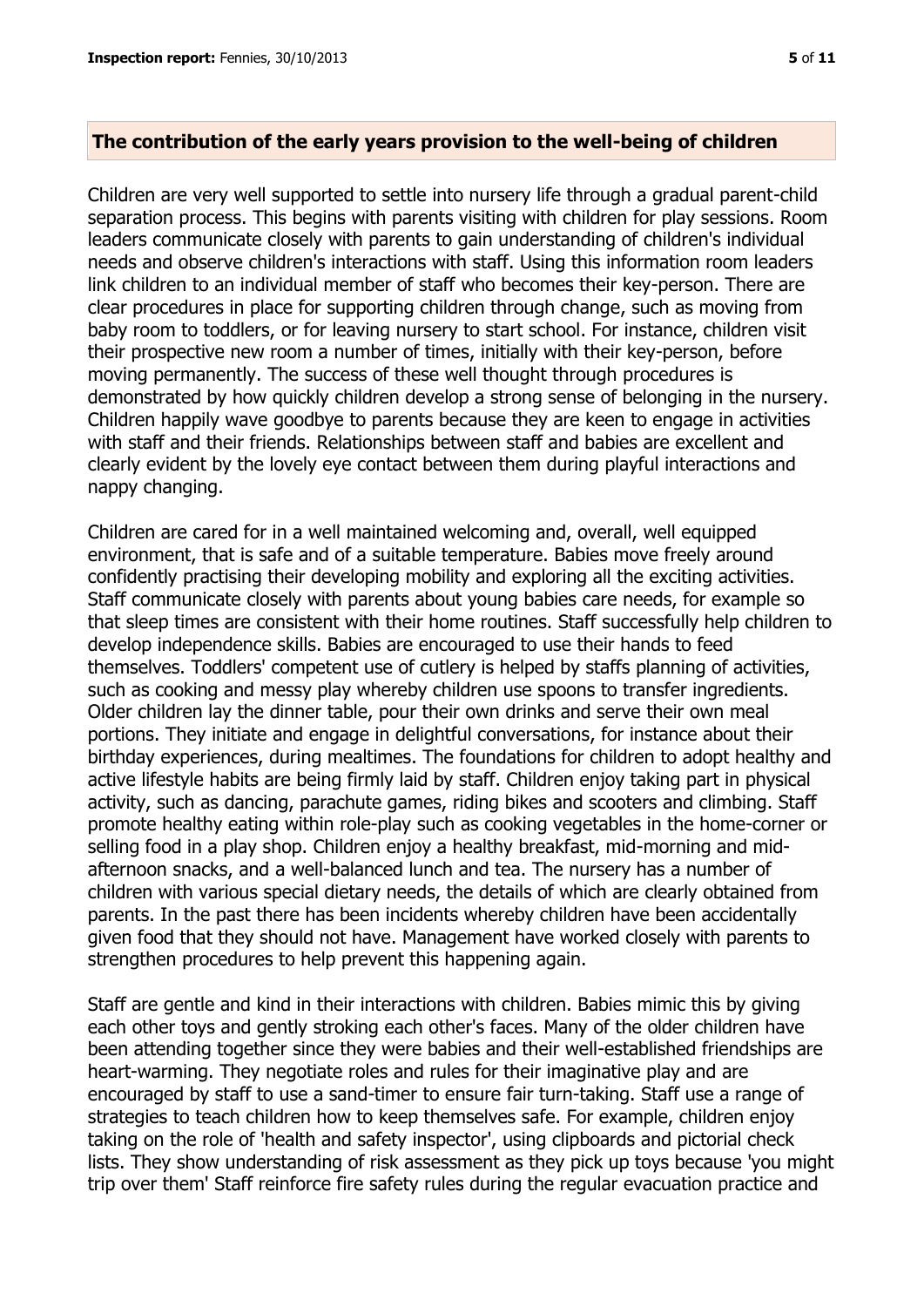teach children road safety and about stranger danger when they go on outings.

#### **The effectiveness of the leadership and management of the early years provision**

Since the last inspection the nursery has been through a period of managerial instability. However, there is now a new, experienced and highly qualified management team in place. Leadership is strong and effective. They use their secure knowledge and understanding of the statutory requirements to monitor the nursery's overall effectiveness in meeting children's welfare and learning and development needs well. They show good awareness of the nursery's strengths and weaknesses and are united, proactive and successful in their drive for improvement. For example, substantial funding has been secured which means that management are now in a position to purchase a range of equipment to support children in gaining skills in using information and communication technology; so that they are better prepared for school. An improved system for using observation and assessment to better inform planning is being trialled. The staff team, many of whom are new, show strong commitment to strengthening their practice. Staff morale is good. Staff say they enjoy coming to work. They speak positively and enthusiastically about management, giving examples of how well they listen to their views, ideas and requests. For example, new storage systems requested on a Friday were in place on Monday. A back-up key-person system has been introduced to ensure there is always a member of staff on duty who knows and fully understands children's individual health and emotional needs.

Since September all staff have had a one to one performance review. They now have a professional development plan in place which is monitored through regular one to one supervision and yearly appraisal. Management carry out regular observations and evaluations of teaching practice to identify training needs and to update improvement plans. The organisation have introduced three in-service training days per year. This enables them to plan and tailor training, such as for supporting children learning English as an additional language. In addition staff have access to external training workshops and are supported to achieve higher level qualifications. Room leaders are supported to achieve leadership skills, such as in mentoring and coaching. Since the last inspection a parent partnership committee has been established. The committee meets monthly with the director of childcare and works closely with management to identify and target possible concerns and priorities for improvement.

Management follow rigorous recruitment procedures. These include initiating a Disclosure and Barring Service (DBS) check on staff immediately following a successful interview. Two references are obtained and thoroughly checked before staff start working with the children. Very occasionally staff start work before their DBS check is back, but there are stringent procedures in place to prevent them being alone with children. There are clear and well implemented procedures for monitoring the ongoing suitability of staff through the supervision and appraisal process and for managing any underperformance. The induction procedure covers all the nursery safeguarding policies, such as for 'whistleblowing', use of mobile phones, cameras and social networking sites. The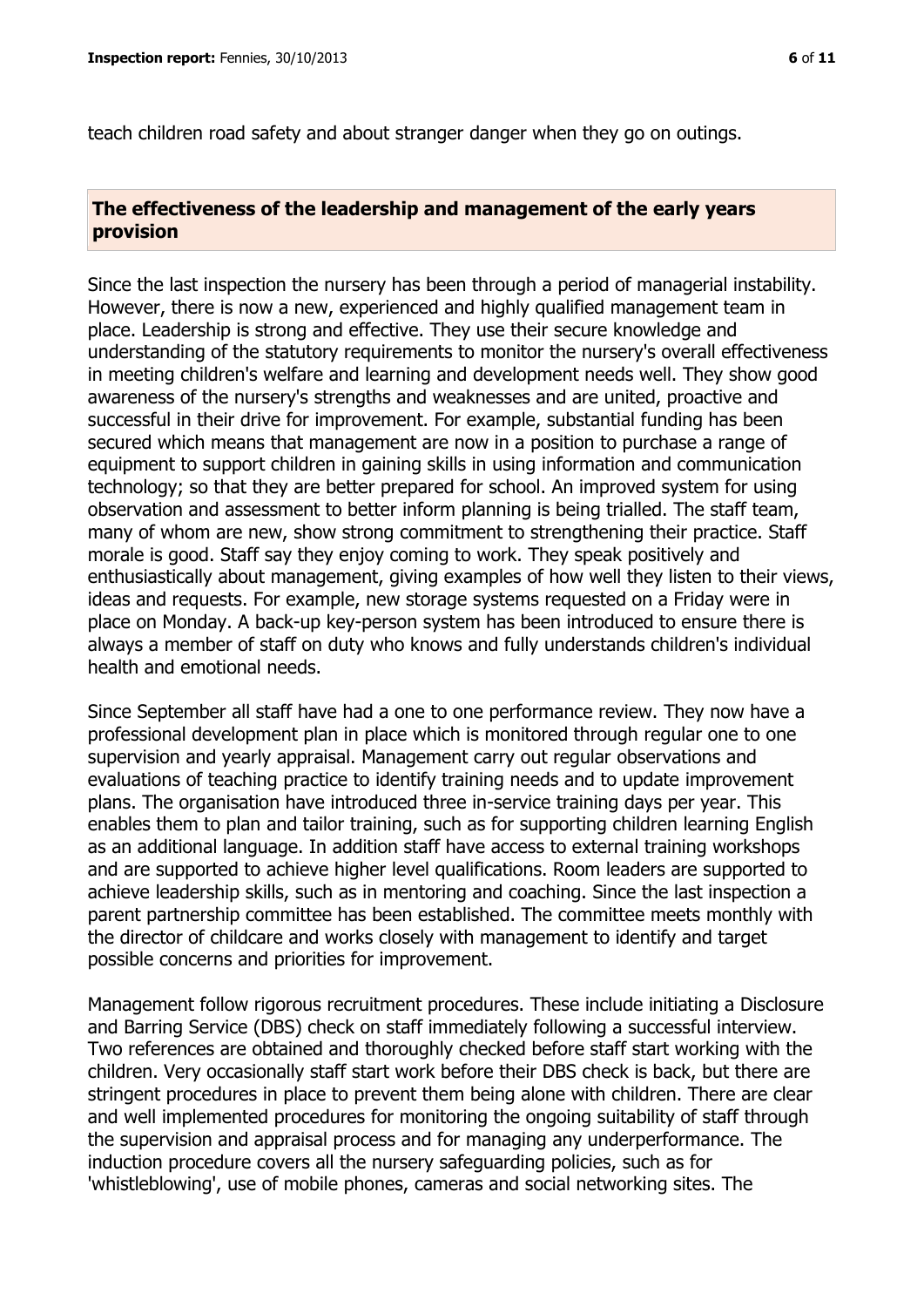importance of confidentiality, for instance when staff engage in a private babysitting arrangements, is very well explained to both staff and parents. All staff complete Level 1 and 2 child protection training. They fully understand the nursery's procedure for monitoring, and acting on any concerns about children's welfare. Room leaders and management complete Level 3 child protection training. There are clear and well understood procedures in place for dealing with allegations against staff. High priority is given to using risk assessment to minimise incidents, such as a missing child, and accidents. Security measures help to keep children safe. A good number of staff have a valid paediatric first aid qualification and management are striving to have all staff qualified. Management use newsletters and staff meetings to remind parents and staff about safety issues, such as for maintaining good internal and external door security. Minimum adult to child ratios are often exceeded and staff are deployed well to help ensure children are well supervised and supported in their play.

Parents, like staff, report that improvement has been rapid since September. They highlight the new ethos for transparency within leadership as reassuring. Staff actively encourage parental involvement in children's learning. For example, they are given recipes to make play-dough with children at home. The wonderful display boards and evening social events organised give them further ideas for home activities and help parents understand how and what children learn through play. Parents are kept informed about children's progress through twice yearly summary reports and parent consultation evenings. Regular newsletters provide information about operational matters, such as staff changes and safety issues, as well as special activities. Parents appreciate the thoughtful gestures, such as the fruit and breakfast bars freely offered to them in the mornings. New parents are impressed by the way that children are helped to settle in and by the strategy used for identifying a key-person for their child.

Roles and responsibilities within the nursery are clearly defined and allocated to the best fit member of staff. The effectiveness of this is demonstrated by the role of the special educational needs co-ordinator (SENCO) who initiates securing external support for children, for instance in speech and language, before they start school. Management show strong commitment to working in partnership with external agencies and professionals, such as the speech and language therapists. They make a concerted effort to liaise with all schools children are due to transfer to before they start. The purpose of this is to help ensure children's individual needs are known and understood.

Overall, this is a good provision. New management have only been in place since the beginning of September. They are astutely aware of the gaps in provision for children's learning and development and are targeting this very sensibly to ensure sustained improvement.

## **The Childcare Register** The requirements for the compulsory part of the Childcare Register are **Met** The requirements for the voluntary part of the Childcare Register are **Met**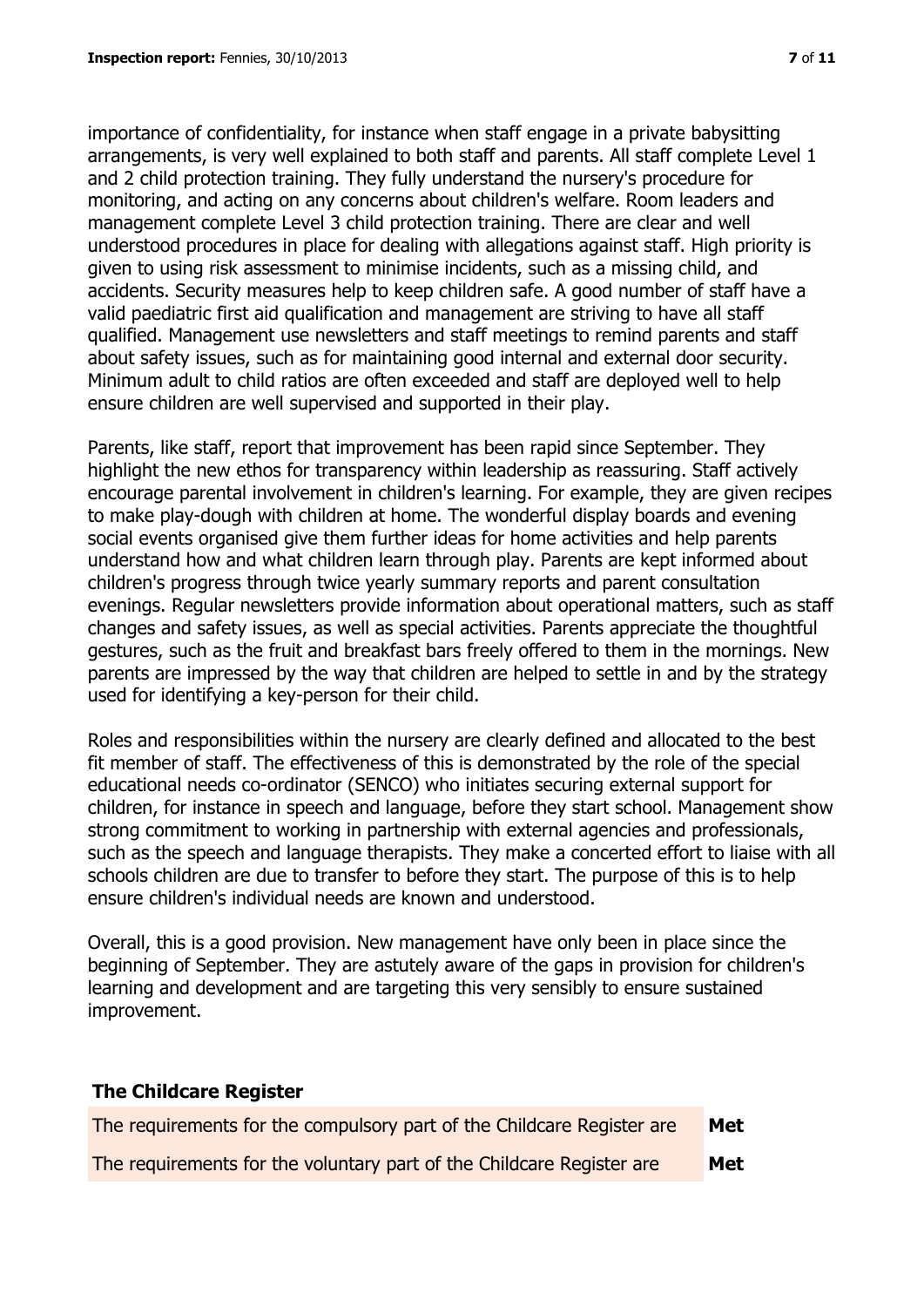### **What inspection judgements mean**

#### **Registered early years provision**

| <b>Grade</b> | <b>Judgement</b> | <b>Description</b>                                                                                                                                                                                                                                                                                                                                                                 |
|--------------|------------------|------------------------------------------------------------------------------------------------------------------------------------------------------------------------------------------------------------------------------------------------------------------------------------------------------------------------------------------------------------------------------------|
| Grade 1      | Outstanding      | Outstanding provision is highly effective in meeting the needs<br>of all children exceptionally well. This ensures that children are<br>very well prepared for the next stage of their learning.                                                                                                                                                                                   |
| Grade 2      | Good             | Good provision is effective in delivering provision that meets<br>the needs of all children well. This ensures children are ready<br>for the next stage of their learning.                                                                                                                                                                                                         |
| Grade 3      | Satisfactory     | Satisfactory provision is performing less well than expectations<br>in one or more of the key areas. It requires improvement in<br>order to be good.                                                                                                                                                                                                                               |
| Grade 4      | Inadequate       | Provision that is inadequate requires significant improvement<br>and/or enforcement action. The provision is failing to give<br>children an acceptable standard of early years education and/or<br>is not meeting the safeguarding and welfare requirements of<br>the Early Years Foundation Stage. It will be inspected again<br>within 12 months of the date of this inspection. |
| Met          |                  | The provision has no children on roll. The inspection judgement<br>is that the provider continues to meet the requirements for<br>registration.                                                                                                                                                                                                                                    |
| Not met      |                  | The provision has no children on roll. The inspection judgement<br>is that the provider does not meet the requirements for<br>registration.                                                                                                                                                                                                                                        |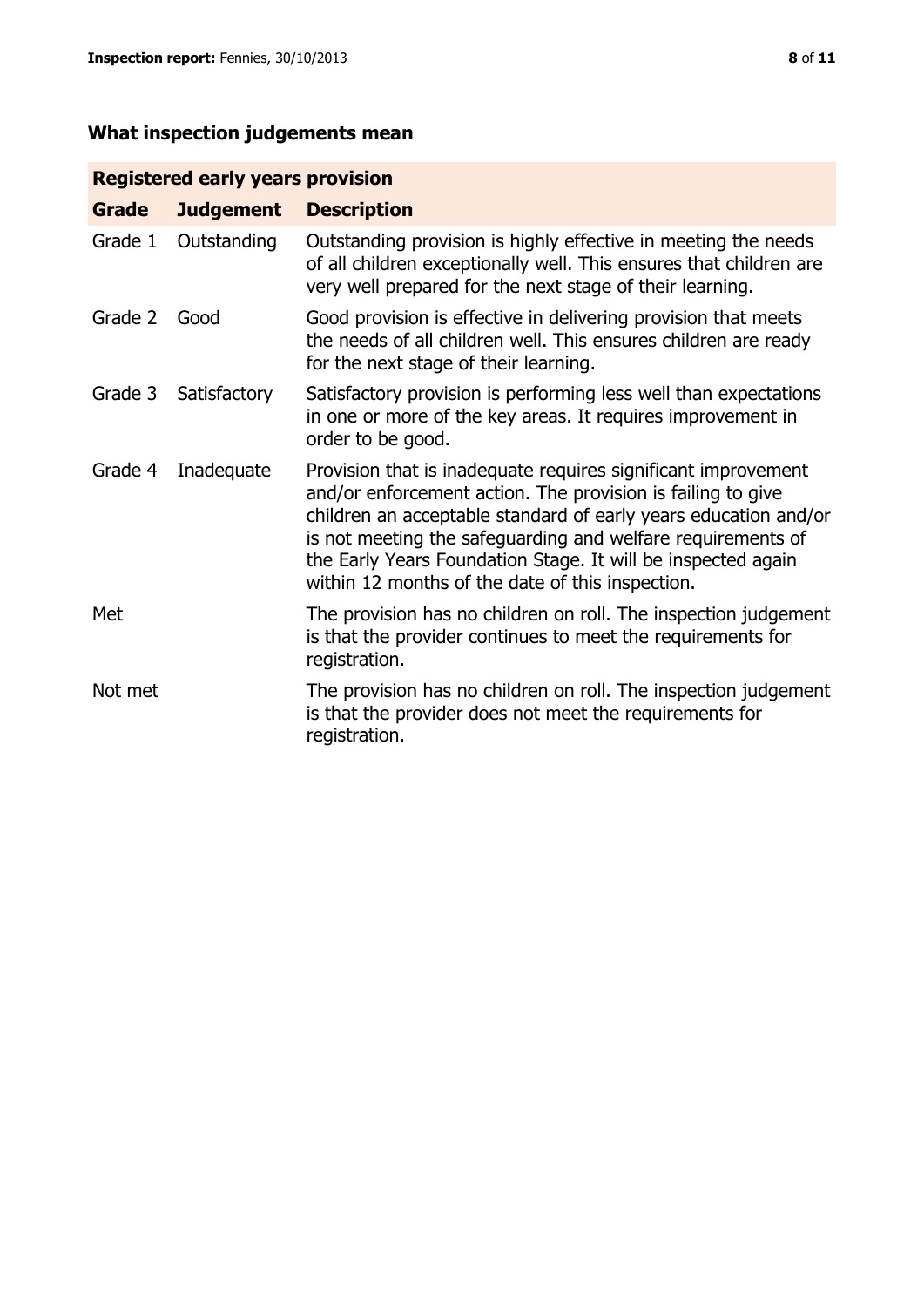#### **Inspection**

This inspection was carried out by Ofsted under sections 49 and 50 of the Childcare Act 2006 on the quality and standards of provision that is registered on the Early Years Register. The registered person must ensure that this provision complies with the statutory framework for children's learning, development and care, known as the Early Years Foundation Stage.

#### **Setting details**

| <b>Unique reference number</b> | EY376233                  |
|--------------------------------|---------------------------|
| <b>Local authority</b>         | Croydon                   |
| <b>Inspection number</b>       | 952119                    |
| <b>Type of provision</b>       | Full-time provision       |
| <b>Registration category</b>   | Childcare - Non-Domestic  |
| <b>Age range of children</b>   | $0 - 8$                   |
| <b>Total number of places</b>  | 104                       |
| Number of children on roll     | 163                       |
| <b>Name of provider</b>        | Fennies Day Nurseries Ltd |
| Date of previous inspection    | 17/04/2013                |
| <b>Telephone number</b>        | 0208 6546011              |

Any complaints about the inspection or the report should be made following the procedures set out in the guidance *'Complaints procedure: raising concerns and making complaints* about Ofsted', which is available from Ofsted's website: www.ofsted.gov.uk. If you would like Ofsted to send you a copy of the guidance, please telephone 0300 123 4234, or email enquiries@ofsted.gov.uk.

#### **Type of provision**

For the purposes of this inspection the following definitions apply:

Full-time provision is that which operates for more than three hours. These are usually known as nurseries, nursery schools and pre-schools and must deliver the Early Years Foundation Stage. They are registered on the Early Years Register and pay the higher fee for registration.

Sessional provision operates for more than two hours but does not exceed three hours in any one day. These are usually known as pre-schools, kindergartens or nursery schools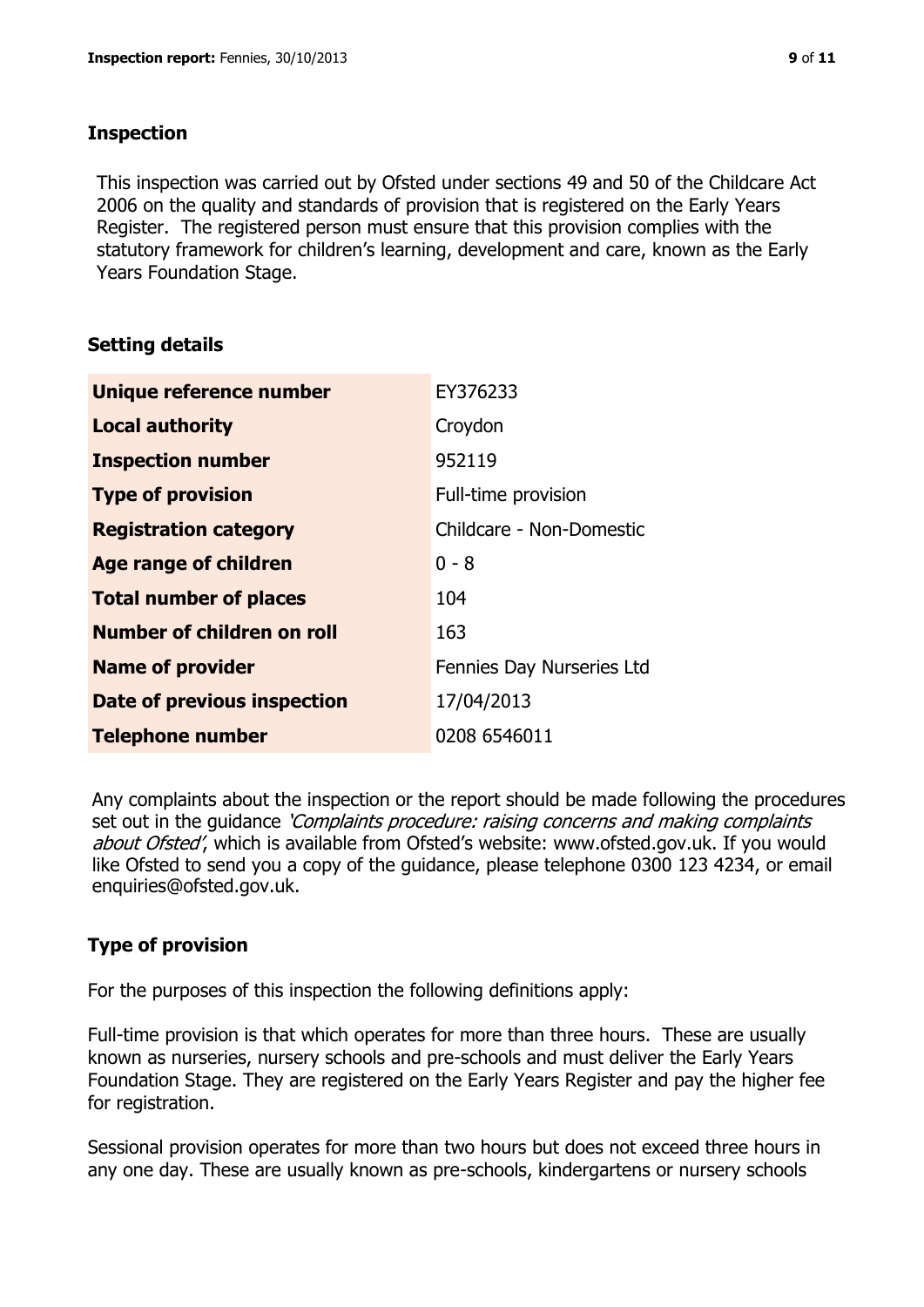and must deliver the Early Years Foundation Stage. They are registered on the Early Years Register and pay the lower fee for registration.

Childminders care for one or more children where individual children attend for a period of more than two hours in any one day. They operate from domestic premises, which are usually the childminder's own home. They are registered on the Early Years Register and must deliver the Early Years Foundation Stage.

Out of school provision may be sessional or full-time provision and is delivered before or after school and/or in the summer holidays. They are registered on the Early Years Register and must deliver the Early Years Foundation Stage. Where children receive their Early Years Foundation Stage in school these providers do not have to deliver the learning and development requirements in full but should complement the experiences children receive in school.